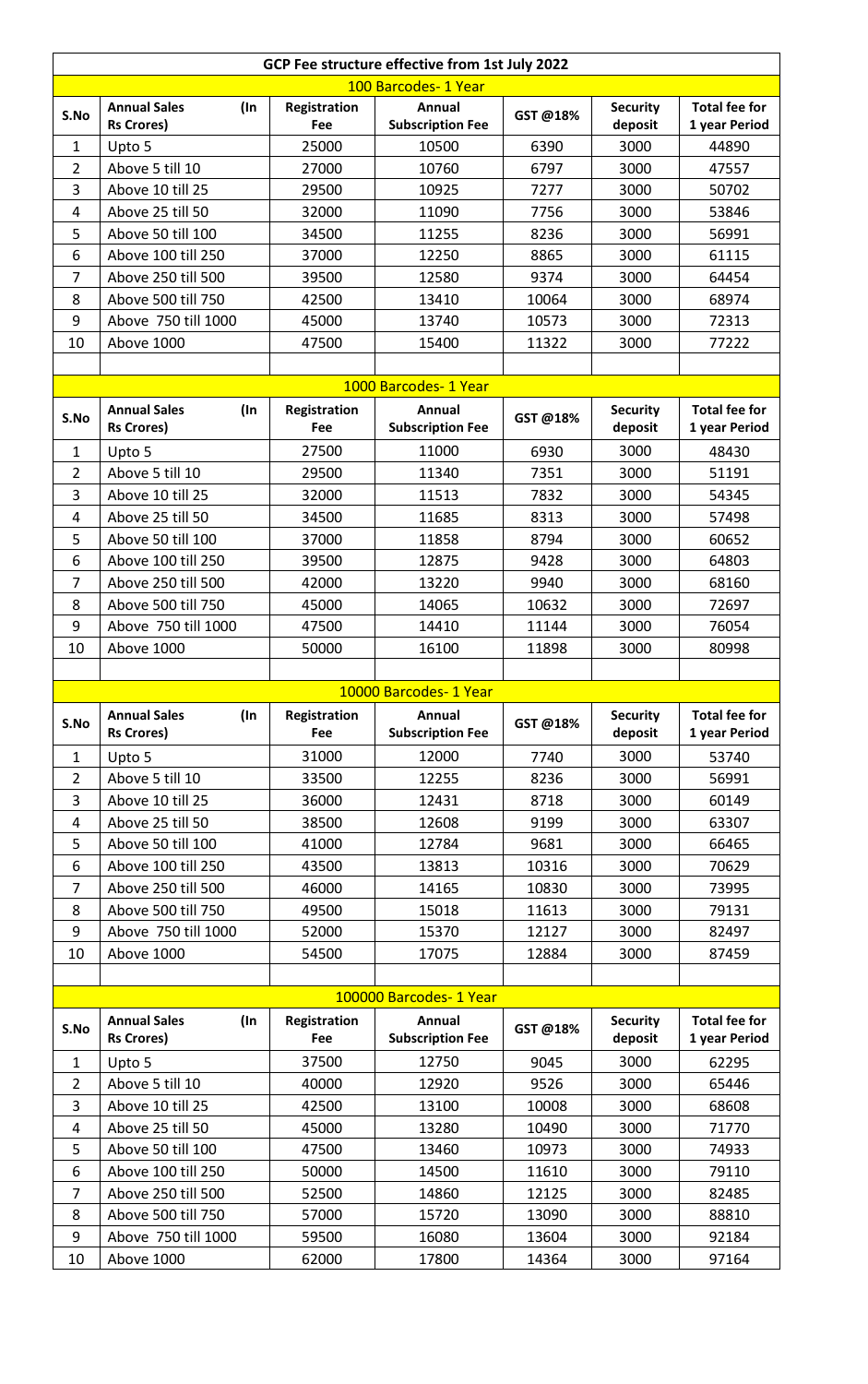|                          | GCP Fee structure effective from 1st July 2022  |                     |                         |          |                            |                                                  |  |  |
|--------------------------|-------------------------------------------------|---------------------|-------------------------|----------|----------------------------|--------------------------------------------------|--|--|
|                          |                                                 |                     | 100 Barcodes- 2 Years   |          |                            |                                                  |  |  |
| S.No                     | <b>Annual Sales</b><br>(In<br><b>Rs Crores)</b> | Registration<br>Fee | <b>Subscription Fee</b> | GST@18%  | <b>Security</b><br>deposit | <b>Total fee for</b><br>2 years<br><b>Period</b> |  |  |
| $\mathbf{1}$             | Upto 5                                          | 25000               | 19950                   | 8091     | 3000                       | 56041                                            |  |  |
| $\overline{2}$           | Above 5 till 10                                 | 27000               | 20444                   | 8540     | 3000                       | 58984                                            |  |  |
| 3                        | Above 10 till 25                                | 29500               | 20758                   | 9046     | 3000                       | 62304                                            |  |  |
| 4                        | Above 25 till 50                                | 32000               | 21071                   | 9553     | 3000                       | 65624                                            |  |  |
| 5                        | Above 50 till 100                               | 34500               | 21385                   | 10059    | 3000                       | 68944                                            |  |  |
| 6                        | Above 100 till 250                              | 37000               | 23275                   | 10850    | 3000                       | 74125                                            |  |  |
| $\overline{7}$           | Above 250 till 500                              | 39500               | 23902                   | 11412    | 3000                       | 77814                                            |  |  |
| 8                        | Above 500 till 750                              | 42500               | 25479                   | 12236    | 3000                       | 83215                                            |  |  |
| 9                        | Above 750 till 1000                             | 45000               | 26106                   | 12799    | 3000                       | 86905                                            |  |  |
| 10                       | Above 1000                                      | 47500               | 29260                   | 13817    | 3000                       | 93577                                            |  |  |
|                          |                                                 |                     | 1000 Barcodes- 2 Years  |          |                            |                                                  |  |  |
|                          | <b>Annual Sales</b><br>(In                      | Registration        |                         |          | <b>Security</b>            | <b>Total fee for</b>                             |  |  |
| S.No                     | <b>Rs Crores)</b>                               | Fee                 | <b>Subscription Fee</b> | GST @18% | deposit                    | 2 years<br>Period                                |  |  |
| 1                        | Upto 5                                          | 27500               | 20900                   | 8712     | 3000                       | 60112                                            |  |  |
| $\overline{2}$           | Above 5 till 10                                 | 29500               | 21546                   | 9188     | 3000                       | 63234                                            |  |  |
| 3                        | Above 10 till 25                                | 32000               | 21875                   | 9698     | 3000                       | 66573                                            |  |  |
| 4                        | Above 25 till 50                                | 34500               | 22202                   | 10206    | 3000                       | 69908                                            |  |  |
| 5                        | Above 50 till 100                               | 37000               | 22530                   | 10715    | 3000                       | 73245                                            |  |  |
| 6                        | Above 100 till 250                              | 39500               | 24463                   | 11513    | 3000                       | 78476                                            |  |  |
| $\overline{7}$           | Above 250 till 500                              | 42000               | 25118                   | 12081    | 3000                       | 82199                                            |  |  |
| 8                        | Above 500 till 750                              | 45000               | 26724                   | 12910    | 3000                       | 87634                                            |  |  |
| 9                        | Above 750 till 1000                             | 47500               | 27379                   | 13478    | 3000                       | 91357                                            |  |  |
| 10                       | Above 1000                                      | 50000               | 30590                   | 14506    | 3000                       | 98096                                            |  |  |
|                          |                                                 |                     |                         |          |                            |                                                  |  |  |
|                          |                                                 |                     | 10000 Barcodes- 2 Years |          |                            |                                                  |  |  |
| S.No                     | <b>Annual Sales</b><br>(In<br><b>Rs Crores)</b> | Registration<br>Fee | <b>Subscription Fee</b> | GST@18%  | <b>Security</b><br>deposit | <b>Total fee for</b><br>2 years<br><b>Period</b> |  |  |
| 1                        | Upto 5                                          | 31000               | 22800                   | 9684     | 3000                       | 66484                                            |  |  |
| $\overline{2}$           | Above 5 till 10                                 | 33500               | 23285                   | 10221    | 3000                       | 70006                                            |  |  |
| 3                        | Above 10 till 25                                | 36000               | 23619                   | 10731    | 3000                       | 73350                                            |  |  |
| 4                        | Above 25 till 50                                | 38500               | 23955                   | 11242    | 3000                       | 76697                                            |  |  |
| 5                        | Above 50 till 100                               | 41000               | 24290                   | 11752    | 3000                       | 80042                                            |  |  |
| 6                        | Above 100 till 250                              | 43500               | 26245                   | 12554    | 3000                       | 85299                                            |  |  |
| 7                        | Above 250 till 500                              | 46000               | 26914                   | 13125    | 3000                       | 89039                                            |  |  |
| 8                        | Above 500 till 750                              | 49500               | 28534                   | 14046    | 3000                       | 95080                                            |  |  |
| 9                        | Above 750 till 1000                             | 52000               | 29203                   | 14617    | 3000                       | 98820                                            |  |  |
| 10                       | Above 1000                                      | 54500               | 32443                   | 15650    | 3000                       | 105593                                           |  |  |
| 100000 Barcodes- 2 Years |                                                 |                     |                         |          |                            |                                                  |  |  |
| S.No                     | <b>Annual Sales</b><br>(In<br><b>Rs Crores)</b> | Registration<br>Fee | <b>Subscription Fee</b> | GST@18%  | <b>Security</b><br>deposit | <b>Total fee for</b><br>2 years<br><b>Period</b> |  |  |
| $\mathbf{1}$             | Upto 5                                          | 37500               | 24225                   | 11111    | 3000                       | 75836                                            |  |  |
| $\overline{2}$           | Above 5 till 10                                 | 40000               | 24548                   | 11619    | 3000                       | 79167                                            |  |  |
| 3                        | Above 10 till 25                                | 42500               | 24890                   | 12130    | 3000                       | 82520                                            |  |  |
| 4                        | Above 25 till 50                                | 45000               | 25232                   | 12642    | 3000                       | 85874                                            |  |  |
| 5                        | Above 50 till 100                               | 47500               | 25574                   | 13153    | 3000                       | 89227                                            |  |  |
| 6                        | Above 100 till 250                              | 50000               | 27550                   | 13959    | 3000                       | 94509                                            |  |  |
| $\overline{7}$           | Above 250 till 500                              | 52500               | 28234                   | 14532    | 3000                       | 98266                                            |  |  |
| 8                        | Above 500 till 750                              | 57000               | 29868                   | 15636    | 3000                       | 105504                                           |  |  |
| 9                        | Above 750 till 1000                             | 59500               | 30552                   | 16209    | 3000                       | 109261                                           |  |  |
| 10                       | Above 1000                                      | 62000               | 33820                   | 17248    | 3000                       | 116068                                           |  |  |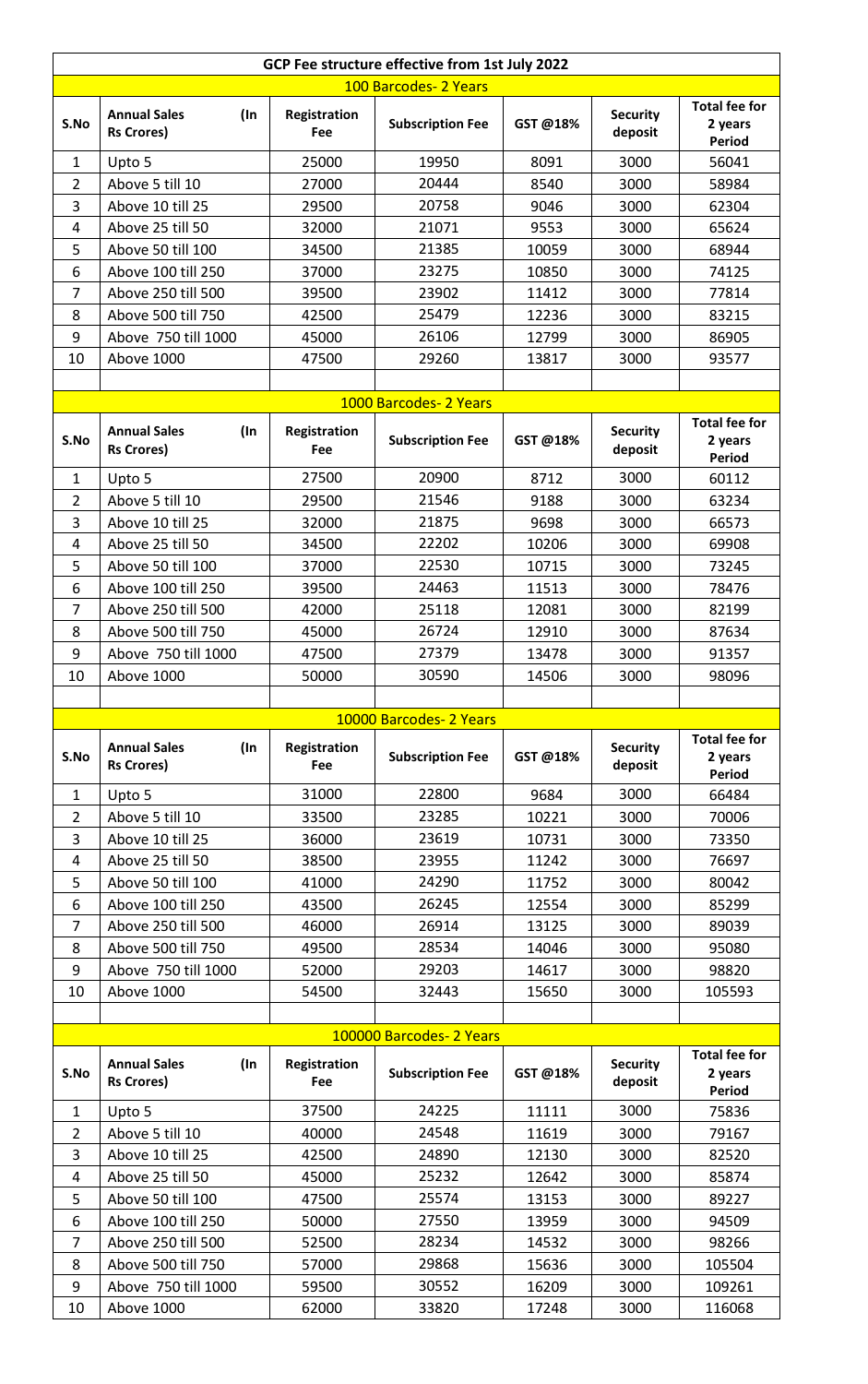| GCP Fee structure effective from 1st July 2022 |                                                 |                     |                         |         |                            |                                           |  |  |
|------------------------------------------------|-------------------------------------------------|---------------------|-------------------------|---------|----------------------------|-------------------------------------------|--|--|
| 100 Barcodes- 3 Years                          |                                                 |                     |                         |         |                            |                                           |  |  |
| S.No                                           | <b>Annual Sales</b><br>(In<br><b>Rs Crores)</b> | Registration<br>Fee | <b>Subscription Fee</b> | GST@18% | <b>Security</b><br>deposit | <b>Total fee for</b><br>3 years<br>Period |  |  |
| $\mathbf{1}$                                   | Upto 5                                          | 25000               | 28350                   | 9603    | 3000                       | 65953                                     |  |  |
| $\overline{2}$                                 | Above 5 till 10                                 | 27000               | 29052                   | 10089   | 3000                       | 69141                                     |  |  |
| 3                                              | Above 10 till 25                                | 29500               | 29498                   | 10620   | 3000                       | 72618                                     |  |  |
| 4                                              | Above 25 till 50                                | 32000               | 29943                   | 11150   | 3000                       | 76093                                     |  |  |
| 5                                              | Above 50 till 100                               | 34500               | 30389                   | 11680   | 3000                       | 79569                                     |  |  |
| 6                                              | Above 100 till 250                              | 37000               | 33075                   | 12614   | 3000                       | 85689                                     |  |  |
| $\overline{7}$                                 | Above 250 till 500                              | 39500               | 33966                   | 13224   | 3000                       | 89690                                     |  |  |
| 8                                              | Above 500 till 750                              | 42500               | 36207                   | 14167   | 3000                       | 95874                                     |  |  |
| 9                                              | Above 750 till 1000                             | 45000               | 37098                   | 14778   | 3000                       | 99876                                     |  |  |
| 10                                             | Above 1000                                      | 47500               | 41580                   | 16034   | 3000                       | 108114                                    |  |  |
|                                                |                                                 |                     |                         |         |                            |                                           |  |  |
|                                                |                                                 |                     | 1000 Barcodes- 3 Years  |         |                            | <b>Total fee for</b>                      |  |  |
| S.No                                           | <b>Annual Sales</b><br>(In<br><b>Rs Crores)</b> | Registration<br>Fee | <b>Subscription Fee</b> | GST@18% | <b>Security</b><br>deposit | 3 years<br><b>Period</b>                  |  |  |
| 1                                              | Upto 5                                          | 27500               | 29700                   | 10296   | 3000                       | 70496                                     |  |  |
| 2                                              | Above 5 till 10                                 | 29500               | 30618                   | 10821   | 3000                       | 73939                                     |  |  |
| 3                                              | Above 10 till 25                                | 32000               | 31085                   | 11355   | 3000                       | 77440                                     |  |  |
| 4                                              | Above 25 till 50                                | 34500               | 31550                   | 11889   | 3000                       | 80939                                     |  |  |
| 5                                              | Above 50 till 100                               | 37000               | 32017                   | 12423   | 3000                       | 84440                                     |  |  |
| 6                                              | Above 100 till 250                              | 39500               | 34763                   | 13367   | 3000                       | 90630                                     |  |  |
| $\overline{7}$                                 | Above 250 till 500                              | 42000               | 35694                   | 13985   | 3000                       | 94679                                     |  |  |
| 8                                              | Above 500 till 750                              | 45000               | 37976                   | 14936   | 3000                       | 100912                                    |  |  |
| 9                                              | Above 750 till 1000                             | 47500               | 38907                   | 15553   | 3000                       | 104960                                    |  |  |
| 10                                             | Above 1000                                      | 50000               | 43470                   | 16825   | 3000                       | 113295                                    |  |  |
|                                                |                                                 |                     |                         |         |                            |                                           |  |  |
|                                                |                                                 |                     | 10000 Barcodes- 3 Years |         |                            | <b>Total fee for</b>                      |  |  |
| S.No                                           | <b>Annual Sales</b><br>(In<br><b>Rs Crores)</b> | Registration<br>Fee | <b>Subscription Fee</b> | GST@18% | <b>Security</b><br>deposit | 3 years<br>Period                         |  |  |
| $\mathbf{1}$                                   | Upto 5                                          | 31000               | 32400                   | 11412   | 3000                       | 77812                                     |  |  |
| $\overline{2}$                                 | Above 5 till 10                                 | 33500               | 33089                   | 11986   | 3000                       | 81575                                     |  |  |
| 3                                              | Above 10 till 25                                | 36000               | 33564                   | 12522   | 3000                       | 85086                                     |  |  |
| 4                                              | Above 25 till 50                                | 38500               | 34042                   | 13058   | 3000                       | 88600                                     |  |  |
| 5                                              | Above 50 till 100                               | 41000               | 34517                   | 13593   | 3000                       | 92110                                     |  |  |
| 6                                              | Above 100 till 250                              | 43500               | 37295                   | 14543   | 3000                       | 98338                                     |  |  |
| $\overline{7}$                                 | Above 250 till 500                              | 46000               | 38246                   | 15164   | 3000                       | 102410                                    |  |  |
| 8                                              | Above 500 till 750                              | 49500               | 40549                   | 16209   | 3000                       | 109258                                    |  |  |
| 9                                              | Above 750 till 1000                             | 52000               | 41499                   | 16830   | 3000                       | 113329                                    |  |  |
| 10                                             | Above 1000                                      | 54500               | 46103                   | 18109   | 3000                       | 121712                                    |  |  |
| 100000 Barcodes- 3 Years                       |                                                 |                     |                         |         |                            |                                           |  |  |
|                                                | <b>Annual Sales</b>                             |                     |                         |         |                            | <b>Total fee for</b>                      |  |  |
| S.No                                           | (In<br><b>Rs Crores)</b>                        | Registration<br>Fee | <b>Subscription Fee</b> | GST@18% | <b>Security</b><br>deposit | 3 years<br><b>Period</b>                  |  |  |
| $\mathbf{1}$                                   | Upto 5                                          | 37500               | 34425                   | 12947   | 3000                       | 87872                                     |  |  |
| $\overline{2}$                                 | Above 5 till 10                                 | 40000               | 34884                   | 13479   | 3000                       | 91363                                     |  |  |
| 3                                              | Above 10 till 25                                | 42500               | 35370                   | 14017   | 3000                       | 94887                                     |  |  |
| 4                                              | Above 25 till 50                                | 45000               | 35856                   | 14554   | 3000                       | 98410                                     |  |  |
| 5                                              | Above 50 till 100                               | 47500               | 36342                   | 15092   | 3000                       | 101934                                    |  |  |
| 6                                              | Above 100 till 250                              | 50000               | 39150                   | 16047   | 3000                       | 108197                                    |  |  |
| 7                                              | Above 250 till 500                              | 52500               | 40122                   | 16672   | 3000                       | 112294                                    |  |  |
| 8                                              | Above 500 till 750                              | 57000<br>59500      | 42444                   | 17900   | 3000                       | 120344                                    |  |  |
| 9                                              | Above 750 till 1000                             |                     | 43416<br>48060          | 18525   | 3000                       | 124441                                    |  |  |
| 10                                             | Above 1000                                      | 62000               |                         | 19811   | 3000                       | 132871                                    |  |  |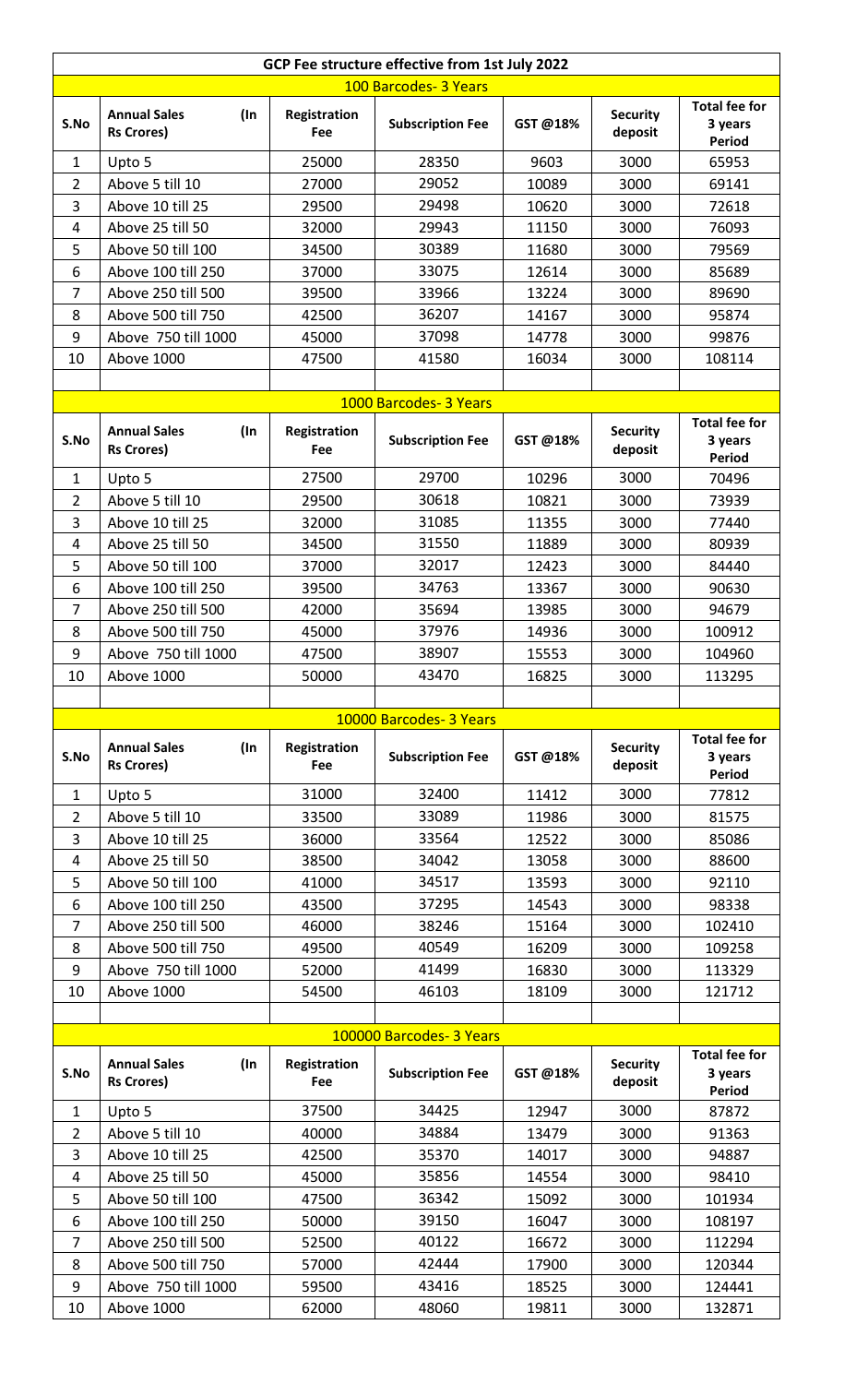|                       | GCP Fee structure effective from 1st July 2022  |                     |                                                     |                |                            |                                           |  |  |
|-----------------------|-------------------------------------------------|---------------------|-----------------------------------------------------|----------------|----------------------------|-------------------------------------------|--|--|
| 100 Barcodes- 5 Years |                                                 |                     |                                                     |                |                            |                                           |  |  |
| S.No                  | <b>Annual Sales</b><br>(In<br><b>Rs Crores)</b> | Registration<br>Fee | <b>Subscription Fee</b>                             | GST@18%        | <b>Security</b><br>deposit | <b>Total fee for</b><br>5 years<br>Period |  |  |
| $\mathbf{1}$          | Upto 5                                          | 25000               | 47250                                               | 13005          | 3000                       | 88255                                     |  |  |
| $\overline{2}$        | Above 5 till 10                                 | 27000               | 48420                                               | 13576          | 3000                       | 91996                                     |  |  |
| 3                     | Above 10 till 25                                | 29500               | 49163                                               | 14159          | 3000                       | 95822                                     |  |  |
| 4                     | Above 25 till 50                                | 32000               | 49905                                               | 14743          | 3000                       | 99648                                     |  |  |
| 5                     | Above 50 till 100                               | 34500               | 50648                                               | 15327          | 3000                       | 103475                                    |  |  |
| 6                     | Above 100 till 250                              | 37000               | 55125                                               | 16583          | 3000                       | 111708                                    |  |  |
| $\overline{7}$        | Above 250 till 500                              | 39500               | 56610                                               | 17300          | 3000                       | 116410                                    |  |  |
| 8                     | Above 500 till 750                              | 42500               | 60345                                               | 18512          | 3000                       | 124357                                    |  |  |
| 9                     | Above 750 till 1000                             | 45000               | 61830                                               | 19229          | 3000                       | 129059                                    |  |  |
| 10                    | Above 1000                                      | 47500               | 69300                                               | 21024          | 3000                       | 140824                                    |  |  |
|                       |                                                 |                     |                                                     |                |                            |                                           |  |  |
|                       |                                                 |                     | 1000 Barcodes- 5 Years                              |                |                            | <b>Total fee for</b>                      |  |  |
| S.No                  | <b>Annual Sales</b><br>(In<br><b>Rs Crores)</b> | Registration<br>Fee | <b>Subscription Fee</b>                             | GST@18%        | <b>Security</b><br>deposit | 5 years<br><b>Period</b>                  |  |  |
| 1                     | Upto 5                                          | 27500               | 49500                                               | 13860          | 3000                       | 93860                                     |  |  |
| $\overline{2}$        | Above 5 till 10                                 | 29500               | 51030                                               | 14495          | 3000                       | 98025                                     |  |  |
| 3                     | Above 10 till 25                                | 32000               | 51809                                               | 15086          | 3000                       | 101895                                    |  |  |
| 4                     | Above 25 till 50                                | 34500               | 52583                                               | 15675          | 3000                       | 105758                                    |  |  |
| 5                     | Above 50 till 100                               | 37000               | 53361                                               | 16265          | 3000                       | 109626                                    |  |  |
| 6                     | Above 100 till 250                              | 39500               | 57938                                               | 17539          | 3000                       | 117977                                    |  |  |
| $\overline{7}$        | Above 250 till 500                              | 42000               | 59490                                               | 18268          | 3000                       | 122758                                    |  |  |
| 8                     | Above 500 till 750                              | 45000               | 63293                                               | 19493          | 3000                       | 130786                                    |  |  |
| 9                     | Above 750 till 1000                             | 47500               | 64845                                               | 20222          | 3000                       | 135567                                    |  |  |
| 10                    | Above 1000                                      | 50000               | 72450                                               | 22041          | 3000                       | 147491                                    |  |  |
|                       |                                                 |                     | 10000 Barcodes- 5 Years                             |                |                            |                                           |  |  |
|                       |                                                 |                     |                                                     |                |                            | <b>Total fee for</b>                      |  |  |
| S.No                  | <b>Annual Sales</b><br>(In<br><b>Rs Crores)</b> | Registration<br>Fee | <b>Subscription Fee</b>                             | GST@18%        | <b>Security</b><br>deposit | 5 years<br>Period                         |  |  |
| $\mathbf{1}$          | Upto 5                                          | 31000               | 54000                                               | 15300          | 3000                       | 103300                                    |  |  |
| $\overline{2}$        | Above 5 till 10                                 | 33500               | 55148                                               | 15957          | 3000                       | 107605                                    |  |  |
| 3                     | Above 10 till 25                                | 36000               | 55940                                               | 16549          | 3000                       | 111489                                    |  |  |
| 4                     | Above 25 till 50                                | 38500               | 56736                                               | 17142          | 3000                       | 115378                                    |  |  |
| 5                     | Above 50 till 100                               | 41000               | 57528                                               | 17735          | 3000                       | 119263                                    |  |  |
| 6                     | Above 100 till 250                              | 43500               | 62159                                               | 19019          | 3000                       | 127678                                    |  |  |
| $\overline{7}$        | Above 250 till 500                              | 46000               | 63743                                               | 19754          | 3000                       | 132497                                    |  |  |
| 8                     | Above 500 till 750                              | 49500               | 67581                                               | 21075          | 3000                       | 141156                                    |  |  |
| 9                     |                                                 |                     |                                                     |                |                            |                                           |  |  |
| 10                    | Above 750 till 1000                             | 52000               | 69165                                               | 21810          | 3000                       | 145975                                    |  |  |
|                       | Above 1000                                      | 54500               | 76838                                               | 23641          | 3000                       | 157979                                    |  |  |
|                       |                                                 |                     |                                                     |                |                            |                                           |  |  |
| S.No                  | <b>Annual Sales</b><br>(In<br><b>Rs Crores)</b> | Registration<br>Fee | 100000 Barcodes- 5 Years<br><b>Subscription Fee</b> | GST@18%        | <b>Security</b><br>deposit | <b>Total fee for</b><br>5 years           |  |  |
|                       |                                                 |                     |                                                     |                |                            | <b>Period</b>                             |  |  |
| $\mathbf{1}$          | Upto 5                                          | 37500               | 57375                                               | 17078          | 3000                       | 114953                                    |  |  |
| $\overline{2}$        | Above 5 till 10                                 | 40000               | 58140                                               | 17665          | 3000                       | 118805                                    |  |  |
| 3                     | Above 10 till 25                                | 42500               | 58950                                               | 18261          | 3000                       | 122711                                    |  |  |
| 4                     | Above 25 till 50                                | 45000               | 59760                                               | 18857          | 3000                       | 126617                                    |  |  |
| 5                     | Above 50 till 100                               | 47500               | 60570                                               | 19453          | 3000                       | 130523                                    |  |  |
| 6                     | Above 100 till 250                              | 50000               | 65250                                               | 20745          | 3000                       | 138995                                    |  |  |
| $\overline{7}$<br>8   | Above 250 till 500<br>Above 500 till 750        | 52500<br>57000      | 66870<br>70740                                      | 21487<br>22993 | 3000<br>3000               | 143857<br>153733                          |  |  |
| 9                     | Above 750 till 1000                             | 59500               | 72360                                               | 23735          | 3000                       | 158595                                    |  |  |